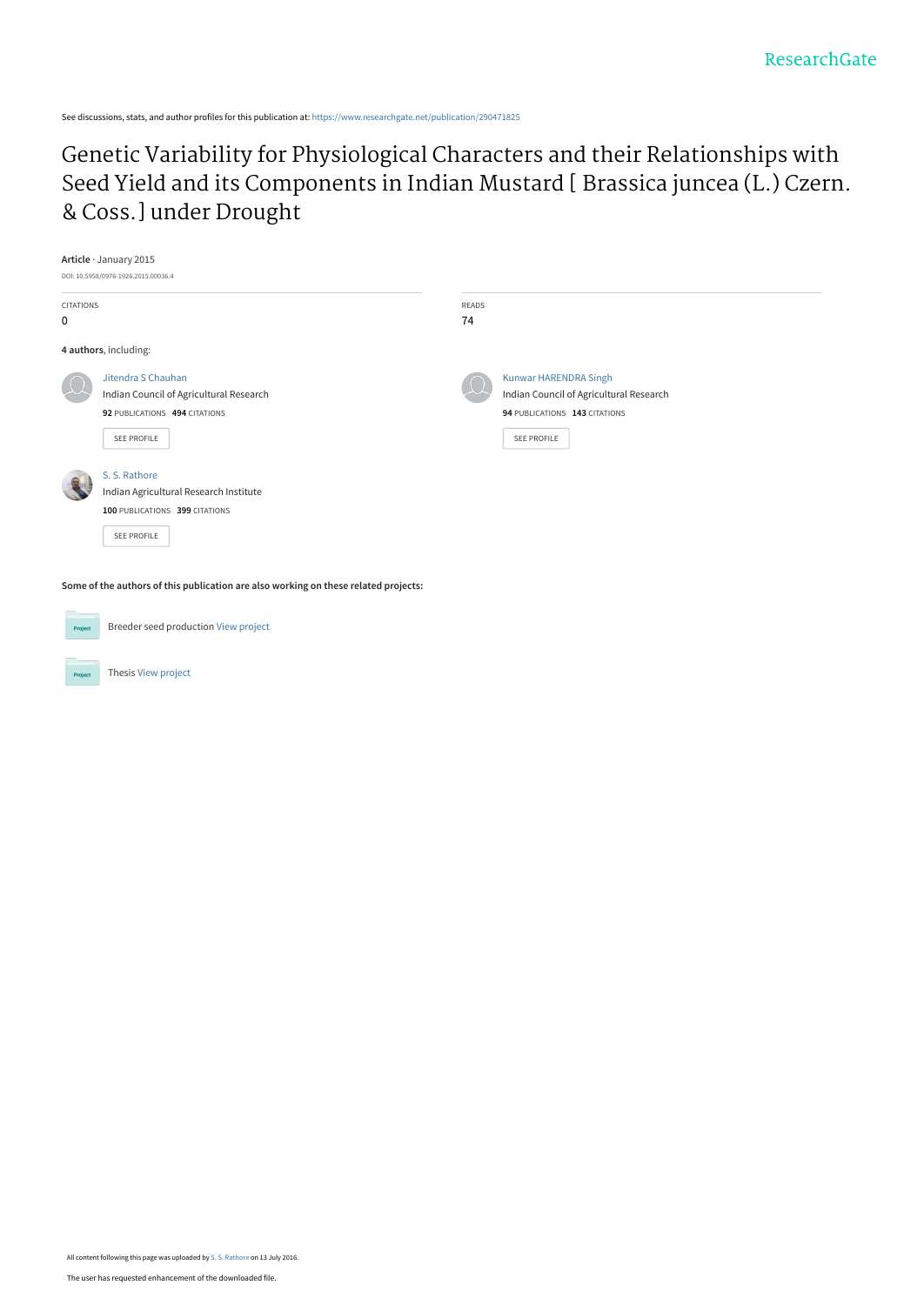# **Evaluation of Indigenous and Exotic Germplasm of Indian Mustard [***Brassica juncea* **(L.) Czernj & Cosson] for Morpho-Physiological and Quality Characters**

**CP Meena, JS Chauhan1, M Singh2, ML Meena, KH Singh\* and SS Rathore**

*Directorate of Rapeseed-Mustard Research, Bharatpur-321303, Rajasthan* <sup>1</sup>*Indian Council of Agricultural Research, Room No. 225, Krishi Bhawan, Dr. Rajendra Prasad Road, New Delhi-110001* <sup>2</sup>*Regional Research Station, Central Arid Zone Institute (CAZRI ), Jaislmer-345001, Rajasthan*

(Received: 16 December 2013; Revised: 14 August 2014; Accepted: 25 August 2014)

Sixty germplasm accessions from India (27), Australia (25) and China (8) along with 5 check varieties (Bio-902, Bio-772, PCR-7, Rohini and Varuna) of Indian mustard [*Brassica juncea (*L.) Czernj. & Cosson] were grown in an augmented block design with four blocks during *rabi* season of 2007-08 to assess magnitude and nature of variability for morpho-physiological and quality characters. Significant mean sum of squares due to genotypes indicated presence of substantial variability for all the morpho-physiological characters investigated except protein content. Seed yield/plant, secondary branches/plant, biological yield, 1000-seed weight, specific leaf weight at 50% and full flowering, leaf area index at full flowering and total dry matter at 50% flowering had high genetic variability and could be exploited through selection. The Chinese accessions were very late in maturity due to fact that they were selected under long day conditions and no seed could be harvested. Indian varieties such as GM-2, RGN-13, JM-3, VSL-5 and Australian accession JM-018 showed very low saturated fatty acids (<2 %). Oleic acid content in the indigenous germplasm was low varying from 6.0-18.1 % and all had high erucic acid in the range of 31.5% (Basanti)-52.5% (GM-2). The Australian accessions exhibited low erucic acid (< 2 %) and high oleic acid (29.7-58.4%). Glucosinolate content in the indigenous germplasm ranged from 75-136.6 µ moles/g defatted seed meal. In the Australian accessions it was up to 30 µ moles/g defatted seed meal. Several potentials accessions were identified from exotic as well as indigenous germplasm for utilization in the breeding programme.

# **Key Words:** *Brassicca juncea***, Genetic resources, Indian mustard, Physiological characters, Promising accessions, Quality characters, Variability**

# **Introduction**

Genetic resources of any crop species constitute the reservoirs of new and valuable genes, which could be of immense help in the varietal improvement programme. The precise evaluation of genetic resources of rapeseed-mustard would play a pivotal role in breeding programme by continuously providing new genes for the target character(s). Valuable donors for various biotic, abiotic stresses, agro-morphological characters have been identified among the indigenous Indian mustard germplasm (Chauhan *et al.*, 2005, 2006; Misra *et al.*, 2007). However, limited variability existed for oil and seed meal quality characters. Exotic Indian mustard germplasm from Canada, China and Australia were reported to possess low erucic, high oleic and low glucosinolate content (Chauhan and Kumar, 2007). Furthermore, use of exotic germplasm along with indigenous ones often results in the increased genetic variability for desired selection. Khalf *et al.* (1984) reported that there was greater variability for yield in

populations where exotic genotypes contributed to the crosses. The present investigation attempts to assess the magnitude and nature of variability, heritability and genetic advance in indigenous and exotic germplasm of Indian mustard for morpho-physiological, oil and seed meal quality characters.

### **Materials and Methods**

The materials for the present investigation comprised 60 germplasm accessions from India (27), Australia (25), China (8) and 5 check varieties of Indian mustard [*Brassica juncea* (L.) Czernj & Cosson]. There were grown in an augmented block design (Federer, 1956) with 4 blocks during *rabi* season of 2007-2008. In each block, 15 accessions and 5 checks were grown. There were 3 rows of 5 m length for each accession in a block. The row spacing was 30 cm and plant spacing within a row was maintained at 10 cm by thinning. A fertilizer dose of 40: 40: 20 kg/ha (N:  $P_2 O_5$ : K<sub>2</sub>O) was applied at the time of sowing and 40 kg N/ha was applied after first irrigation (36 days after sowing). Second irrigation was

*<sup>\*</sup>Author for Correspondence: Email:* kharendrasingh@gmail.com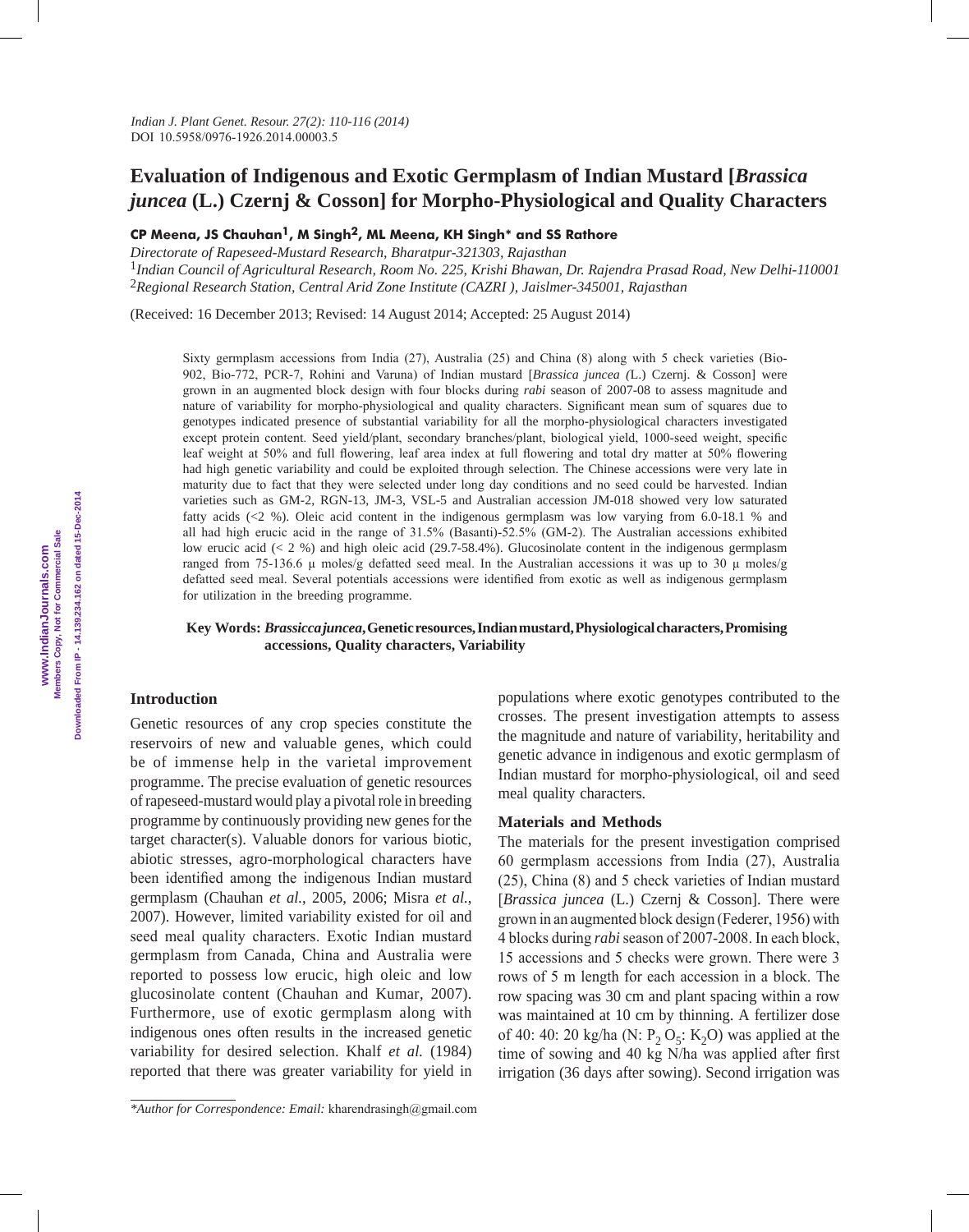**Downloaded From IP - 14.139.234.162 on dated 15-Dec-2014**

applied at 72 days after sowing. Standard plant protection measures were adopted as and when required.

To study different growth parameters, plant samples from 30 cm running length were harvested above ground level at 50% flowering and full flowering stages. The shoot and leaves were separated and leaf area was recorded by leaf area meter (LICOR: LI 3000 A). Shoot and leaves were dried in an oven  $(65^{\circ} \pm 2^{\circ} \text{ C})$  for at least 72 h till constant weight was achieved. The samples were weighed and total dry matter (TDM) of leaves, shoot as well as shoot + leaves was expressed in  $g/m<sup>2</sup>$ . Fourth fully expanded leaf from the top was chosen from three randomly selected plants in each block for recording photosynthesis and transpiration by photosynthesis system (CIRAS-2). On the same leaves chlorophyll meter readings (SCMR) were recorded by SPAD chlorophyll meter (Konica Minolta: SPAD-502). Leaf area index (LAI) and specific leaf weight (SLW) were computed using leaf area and dry weight of leaves (Radford, 1967). Transpiration quotient (TQ) was measured as ratio of transpiration to photosynthesis.

Days to maturity (DM) were recorded on plot basis. At the time of harvest, 10 randomly competitive plants were taken from the middle row to record plant height (PH, cm), primary branches/plant (PB, no.), secondary branches/plant( SB, no.), main shoot length (MSL, cm), siliquae on main shoot (SMS, no.), siliqua length (SL, cm),seeds/siliqua (SS, no.), 1000-seed weight (SW, g), seed yield/plant (SY, g), biological yield/plant (BY, g) and harvest index (HI, %). Oil (OC) and protein content (PC) were recorded on a composite sample of 10 plants taken for recording observations on seed yield and related characters using NIRS (Kumar *et al*., 2003). Two plants were selfed in each accession and seeds were harvested separately. The fatty acid profile was analysed using selfed seeds (Paquot and Hautfenne, 1987) and open-pollinated seeds of the same plant was used for glucosinolate analysis (Kumar *et al*., 2004).

The mean data for agro-morphological and physiological characters were subjected for analysis of variance of an augmented block design as suggested by Federer (1956). The data were analyzed using software *SPAD* (IASRI, New Delhi). Genotypic and phenotypic coefficients of variation, heritability (in broad-sense) and genetic advance expressed as percentage of mean were computed following Johnson *et al.* (1955), Hanson *(*1963) and Lush (1949), respectively.

### **Results and Discussion**

The ANOVA indicated significant differences among the checks for DM and BY and highly significant differences for PH, SB, MSL, SMS, SL, SW, SY and OC. The analysis of variance also revealed highly significant differences among the test genotypes for DM, PH, SB, MSL, SMS, SL, SW, SY, HI and OC. The mean sum of squares due to genotypes for BY was significant. The mean sum of squares due to checks *vs* test genotypes were highly significant for PH, SB, MSL, SL, SW, OC and PC. The differences among the checks *vs* test genotypes were significant for BY and SY (Table 1).

**Table 1. Analysis of variance for seed yield and morphological characters in Indian mustard (recorded on 35 entries and 5 checks)**

|                                                 |                |              |                |              | Mean sum of squares |                        |              |              |
|-------------------------------------------------|----------------|--------------|----------------|--------------|---------------------|------------------------|--------------|--------------|
| Source of variation                             | DF             | <b>DM</b>    | PH             | <b>SB</b>    | <b>MSL</b>          | <b>SMS</b>             | <b>SL</b>    | SW           |
| <b>Block</b>                                    | 3              | 1.517        | 126.102*       | 4.305        | 24.994              | 13.012                 | 0.011        | $0.157*$     |
| Entries                                         | 59             | 3.798**      | 278.764**      | 20.792**     | 84.637**            | 49.041**               | $0.243**$    | $0.557**$    |
| Checks                                          | $\overline{4}$ | 3.700*       | 842.47**       | 15.733**     | 156.534**           | 125.213**              | $0.120**$    | 5.709**      |
| Test genotypes                                  | 54             | $3.863**$    | 238.067**      | $21.140**$   | 65.945**            | 43.962**               | $0.203**$    | $1.000**$    |
| Checks vs test genotypes                        | $\mathbf{1}$   | 0.875        | 99.458**       | $23.25**$    | 750.320**           | 3.413                  | $0.740**$    | 13.348**     |
| Error                                           | 12             | 0.933        | 29.283         | 2.256        | 20.357              | 10.656                 | 0.025        | 0.039        |
| Critical difference (CD)<br>Genotypes vs checks |                |              | 13.95<br>19.56 | 3.87<br>5.43 | 11.63<br>16.31      | $\qquad \qquad \qquad$ | 0.41<br>0.57 | 0.51<br>0.72 |
| Checks vs checks                                |                | 1.49<br>2.08 | 8.34<br>11.69  | 2.31<br>3.24 | 6.95<br>9.75        | 5.03<br>7.05           | 0.25<br>0.34 | 0.31<br>0.43 |
| Genotypes within same block                     |                | 2.98<br>4.17 | 16.68<br>23.38 | 4.63<br>6.49 | 13.90<br>19.49      | 10.06<br>14.10         | 0.49<br>0.69 | 0.61<br>0.86 |
| Genotypes in different blocks                   |                | 3.26<br>4.57 | 18.27<br>25.61 | 5.07<br>7.10 | 15.23<br>21.35      | 11.02<br>15.45         | 0.54<br>0.75 | 0.67<br>0.94 |

*Indian J. Plant Genet. Resour. 27(2): 110-116 (2014)*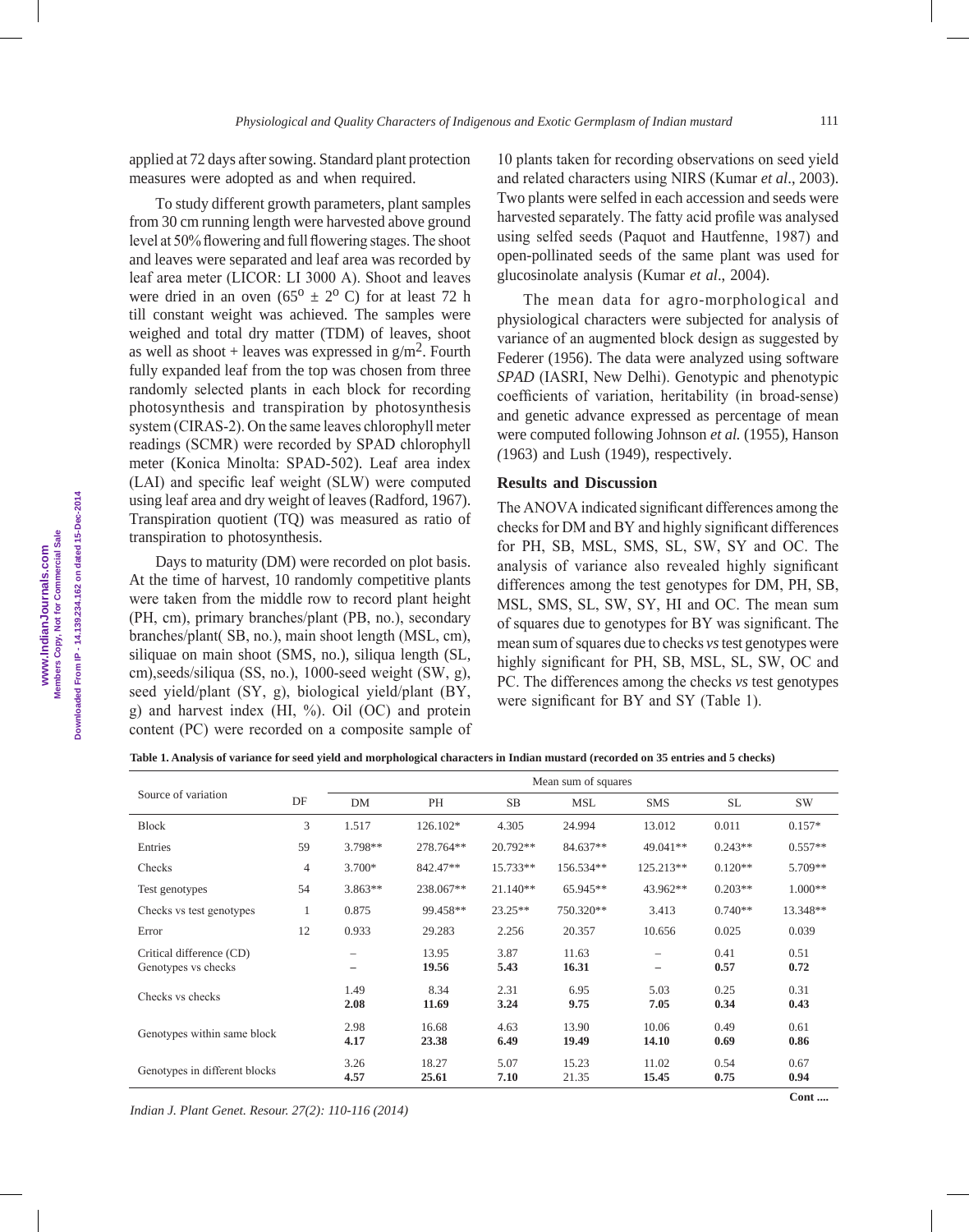|                                                 |    |                |               | Mean sum of squares                                  |              |              |
|-------------------------------------------------|----|----------------|---------------|------------------------------------------------------|--------------|--------------|
| Source of variation                             | DF | <b>BY</b>      | SY            | H                                                    | OC           | PC           |
| Block                                           | 3  | 573.366*       | 30.855**      | 20.787                                               | 0.181        | $0.703*$     |
| Entries                                         | 56 | 349.157*       | 25.665**      | 32.735**                                             | $1.104**$    | $0.448*$     |
| Checks                                          | 4  | 489.699*       | 20.048**      | 14.538                                               | $1.305**$    | 0.327        |
| Test genotypes                                  | 51 | 327.964*       | 25.966**      | 34.680**                                             | $1.052**$    | 0.365        |
| Checks vs test genotypes                        | 1  | 867.827*       | 32.745*       | 6.306                                                | $2.916**$    | $5.152**$    |
| Error                                           | 12 | 128.437        | 5.47          | 6.735                                                | 0.293        | 0.163        |
| Critical difference (CD)<br>Genotypes vs checks |    | 29.22<br>40.97 | 6.03<br>8.46  | $\overline{\phantom{a}}$<br>$\overline{\phantom{0}}$ | 1.40<br>1.96 | 1.04<br>1.46 |
| Checks vs checks                                |    | 17.46<br>24.48 | 3.60<br>5.05  | $\overline{\phantom{0}}$<br>$\overline{\phantom{0}}$ | 0.84<br>1.17 | 0.62<br>0.87 |
| Genotypes with in same<br>block                 |    | 34.92<br>48.96 | 7.21<br>10.11 | 8.00<br>11.21                                        | 1.67<br>2.34 | 1.25<br>1.75 |
| Genotypes in different<br>blocks                |    | 38.26<br>53.64 | 7.90<br>11.07 | 8.76<br>12.28                                        | 1.83<br>2.57 | 1.37<br>1.91 |

\*, \*\* Significant at 5% and 1% probability level, respectively, Values in light and bold face indicate CD at 5% and 1% probability level, respectively.

The checks also showed highly significant differences for SLW and SCMR and significant differences for TQ at 50% flowering. The genotypic differences were highly significant for SLW at 50% and full flowering, total dry matter (TDM) at full flowering. There were significant differences for LAI at full flowering and TQ at 50% and full flowering and SCMR at 50% flowering. The genotypes had significant differences for TQ at full flowering (Table 2). The test genotypes had significant to highly significant differences from the checks for all the physiological characters except TQ at full flowering, TDM and SCMR at 50% flowering. The significant mean sum of squares indicated presence of substantial variability in the experimental materials for all the morpho-physiological characters investigated except protein content.

The experimental materials showed high genotypic and phenotypic variability for seed yield/plant, secondary branches/plant, biological yield/plant, 1000-seed weight, specific leaf weight at 50% and full flowering, LAI at full flowering and TDM/plant at 50% flowering. The harvest index, main-shoot length, siliquae on main shoot, siliqua length and transpiration quotient at full flowering also exhibited moderate genetic variability (Table 3). The findings of the present investigation confirmed the earlier reports of high variability for 1000-seed weight, siliquae on main shoot, seed yield/plant (Meena *et al.*, 2006; Patel *et al.*, 2006), total biomass and harvest index (Singh *et al.*, 2006); secondary branches/plant (Meena *et al.*, 2006). Low variability as observed in the present investigation for days to maturity, plant height and oil content were also recorded by Misra *et al*. (2007). But Sikarwar *et al.* (2000) observed low variability for primary and secondary branches/plant and Meena *et al.* (2000) reported high variability for days to maturity. Variable trend of genetic variability in the present study and the earlier reports could be due to differential genetic background of the experimental materials and/or genotype x environmental  $(g \times e)$ interactions. No published report dealing with genotypic variation for physiological characters in Indian mustard was available to support or contradict the findings of the present investigation. Presence of moderate to high genetic variability in morpho-physiological characters recorded in the present investigation could be exploited through selection.

The Chinese accessions were very late in maturity, flowering was initiated in mid-February and seeds could not be harvested. This could be due to fact that they were selected under long day conditions in China. As a matter of fact some of the accessions like Berry (EC597329), Loiret (EC597326) and Ekla (EC597327) appeared to be introduced from Canada to China. In earlier studies, similar trend of maturity and segregation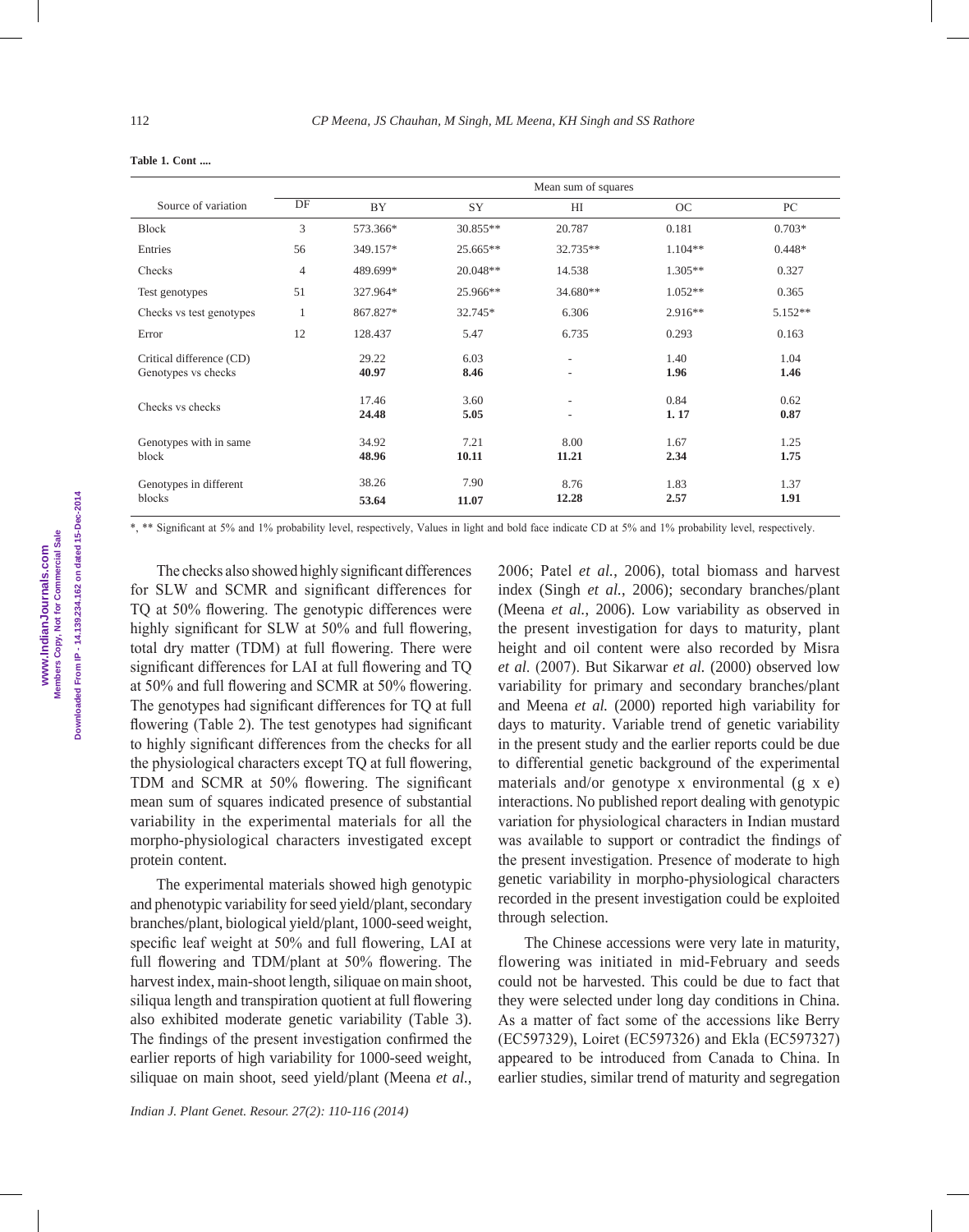| Source of variation                             | Mean sum of squares |                          |                  |                   |                  |                  |                                                      |                                               |  |  |
|-------------------------------------------------|---------------------|--------------------------|------------------|-------------------|------------------|------------------|------------------------------------------------------|-----------------------------------------------|--|--|
|                                                 | DF                  | LAI                      | <b>SLW</b>       |                   | <b>TDM</b>       | TQ               |                                                      | <b>SCMR</b>                                   |  |  |
|                                                 |                     | Full<br>flowering        | 50%<br>flowering | Full<br>flowering | 50%<br>flowering | 50%<br>flowering | Full<br>flowering                                    | 50%<br>flowering                              |  |  |
| Block                                           | 3                   | 0.113                    | 0.834            | $7.827**$         | 3.673            | $0.006**$        | 0.0029                                               | 4.266                                         |  |  |
| Entries                                         | 34                  | $0.983*$                 | $4.453**$        | $2.963**$         | 52.848**         | 0.006            | $0.0027*$                                            | $6.447**$                                     |  |  |
| Checks                                          | 4                   | 0.744                    | $4.314**$        | 0.874             | 21.107           | $0.006*$         | 0.0009                                               | 26.008**                                      |  |  |
| Test genotypes                                  | 29                  | $0.993*$                 | $4.594**$        | $3.026**$         | 58.803**         | $0.005*$         | $0.0030*$                                            | 3.870*                                        |  |  |
| Checks vs test genotypes                        | 1                   | $3.236**$                | 1.676*           | $8.143**$         | 16.079           | $0.003**$        | 0.0049                                               | 2.889                                         |  |  |
| Error                                           | 12                  | 0.373                    | 0.304            | 0.850             | 11.177           | 0.001            | 0.0011                                               | 1.484                                         |  |  |
| Critical difference (CD)<br>Genotypes vs checks |                     | 1.57<br>2.20             | 1.42<br>1.99     | 2.37<br>3.33      | 8.61<br>12.08    | 0.033<br>0.047   | $\overline{\phantom{0}}$<br>$\overline{\phantom{0}}$ | $\overline{\phantom{0}}$<br>$\qquad \qquad -$ |  |  |
| Check vs check                                  |                     | $\overline{\phantom{0}}$ | 0.85<br>1.19     |                   |                  | 0.020<br>0.028   |                                                      | 1.87<br>2.63                                  |  |  |
| Genotypes within same block                     |                     | 1.88<br>2.64             | 1.70<br>2.38     | 2.84<br>3.98      | 10.30<br>14.44   | 0.040<br>0.056   | 0.010<br>0.14                                        | 3.75<br>5.26                                  |  |  |
| Genotypes in different blocks                   |                     | 2.06<br>2.89             | 1.86<br>2.61     | 3.11<br>4.36      | 11.28<br>15.82   | 0.044<br>0.062   | 0.11<br>0.16                                         | 4.11<br>5.76                                  |  |  |

**Table 2. Analysis of variance for some physiological characters in Indian mustard (recorded on 35 entries including 5 checks)**

\*, \*\* Significant at 5 % and 1 % probability level, respectively, Values in light and bold face indicate CD at 5 % and 1 % probability level, respectively.

|  |  |  | Table 3. Range, mean, phenotypic (PCV) and genotypic (GCV) coefficient of variability for morpho-physiological characters in Indian mustard |
|--|--|--|---------------------------------------------------------------------------------------------------------------------------------------------|
|  |  |  |                                                                                                                                             |

| Character                                         | Range           | $Mean \pm SEM$   | PCV $(\% )$ | GCV(%) |
|---------------------------------------------------|-----------------|------------------|-------------|--------|
| Days to maturity                                  | $133.6 - 143.6$ | $141.0 \pm 1.0$  | 1.4         | 1.2    |
| Plant height (cm)                                 | $126.0 - 200.4$ | $165.0 \pm 5.4$  | 9.4         | 8.8    |
| Secondary branches/plant (no.)                    | $3.0 - 28.8$    | $11.9 \pm 1.5$   | 38.8        | 35.5   |
| Main shoot length (cm)                            | $37.2 - 75.8$   | $62.2 \pm 4.5$   | 13.0        | 11.2   |
| Siliquae on main shoot (no.)                      | $33.3 - 64.1$   | $45.9 \pm 3.3$   | 14.4        | 12.6   |
| Siliqua length (cm)                               | $2.2 - 4.4$     | $3.6 \pm 0.2$    | 12.7        | 12.3   |
| 1000- seed weight $(g)$                           | $1.8 - 6.4$     | $3.8 \pm 0.2$    | 26.2        | 25.7   |
| Biological yield $/$ plant $(g)$                  | $11.3 - 101.0$  | $56.4 \pm 11.3$  | 32.0        | 26.1   |
| Seed yield/plant $(g)$                            | $2.7 - 24.9$    | $15.0 \pm 2.3$   | 33.9        | 31.0   |
| Harvest index (%)                                 | $15.2 - 39.1$   | $27.0 \pm 2.6$   | 21.8        | 19.4   |
| Oil content $(\%)$                                | $36.1 - 41.2$   | $38.8 \pm 0.5$   | 2.6         | 2.2    |
| LAI - Full flowering                              | $0.70 - 4.8$    | $2.33 \pm 0.61$  | 41.4        | 29.3   |
| SLW $(mg/cm2)$ - 50% flowering                    | $1.5 - 12.8$    | $3.73 \pm 0.55$  | 57.4        | 53.2   |
| Full flowering                                    | $3.2 - 10.4$    | $6.40 \pm 0.92$  | 27.2        | 24.4   |
| TDM/plant(g)<br>50% flowering                     | $4.8 - 35.8$    | $13.51 \pm 3.34$ | 56.8        | 49.4   |
| <b>TO</b><br>(m moles/ $\mu$ mole) -50% flowering | $0.23 - 0.38$   | $0.34 \pm 0.01$  | 6.5         | 5.4    |
| Full flowering                                    | $0.27 - 0.56$   | $0.37 \pm 0.03$  | 14.7        | 11.7   |
| SCMR - 50% flowering                              | $44.24 - 52.10$ | $47.23 \pm 1.21$ | 4.2         | 3.3    |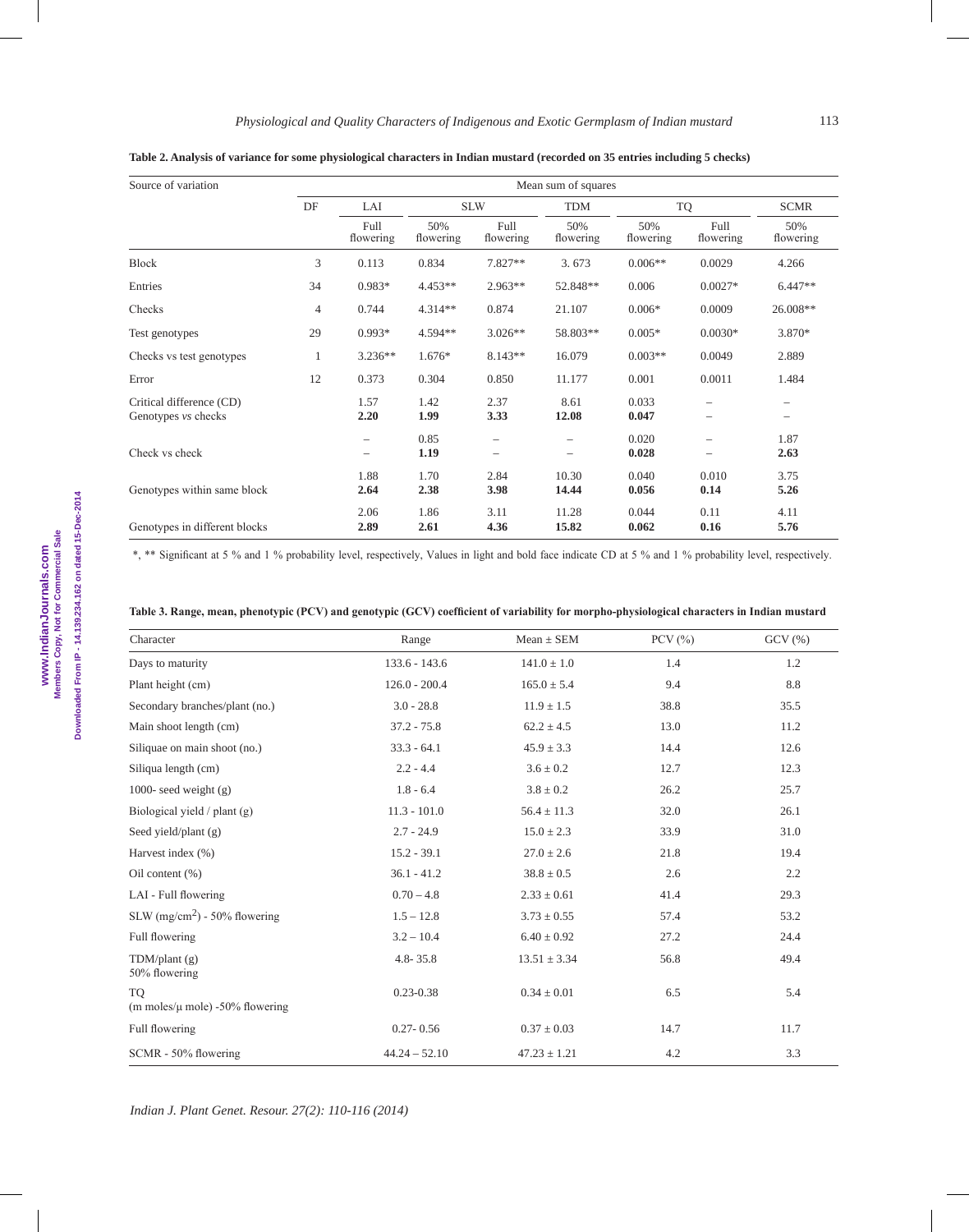| Character                                                      | <b>Best Check</b>           |                                      |                               |                                         |                               |                                 |
|----------------------------------------------------------------|-----------------------------|--------------------------------------|-------------------------------|-----------------------------------------|-------------------------------|---------------------------------|
| Days to maturity<br>$(< 139$ days)                             | PCR-7<br>(139)              | Kranti                               | JM-06011<br>$(EC-597316)$     | JM-06004<br>$(EC-597312)$               | JM-06010<br>$(EC-597315)$     | JM-06002<br>$(EC-597310)$       |
| Plant height<br>$(< 165$ cm)                                   | Varuna<br>(164.5)           | JM-06014<br>$(EC-597319)$            | JM-06013<br>$(EC-597318)$     | JM-06012<br>$(EC-597317)$               | JM-06018<br>$(EC-597321)$     | JM-06011<br>$(EC-597316)$       |
| Secondary branches/plant<br>(>12.8)                            | Varuna<br>(12.8)            | JM-06002<br>$(EC-597310)$            | JM-06003<br>$(EC-597311)$     | JM-06019<br>$(EC-597322)$               | Ashirwad                      | <b>RGN-13</b>                   |
| Main shoot length<br>$(>71.5$ cm)                              | Varuna<br>(71.5)            | $JM-1$                               | $VSL - 5$                     | Ashirwad                                | JR-049<br>$(EC-552584)$       | Geeta                           |
| Siliquae on main shoot<br>( >52.0)                             | <b>Bio-772</b><br>(52.0)    | Geeta                                | JM-06002<br>$(EC-597310)$     | JM-06010<br>$(EC-597315)$               | $VSL-5$                       | $JM-1$                          |
| Siliqua length<br>$(>4.0$ cm)                                  | Varuna and<br>Bio-772 (4.0) | Laxmi                                | $JM-1$                        | $CS -54$                                | Basanti                       | JM-009<br>$(EC-552582)$         |
| 1000-seed weight<br>$(> 6.6$ g)                                | <b>Bio-902</b><br>(6.6)     | Urvashi                              |                               |                                         |                               |                                 |
| Biological yield/plant<br>$($ >72.6 g)                         | Varuna<br>(72.6)            | JM-06010<br>$(EC-597315)$            | JM-06003<br>$(EC-597311)$     | $JM-1$                                  | JM-06002<br>$(EC-597310)$     | $GM-2$                          |
| Seed yield/plant<br>(>18.7 g)                                  | Varuna<br>(18.7)            | JM-06003<br>$(EC-597311)$            | JM-06010<br>$(EC-597315)$     | JR-042<br>$(EC-552583)$                 | $GM-2$                        | Ashirwad                        |
| Harvest index<br>$(>29.3\%)$                                   | <b>Bio 902</b><br>(29.3)    | Pusa mahak                           | JM-06014<br>$(EC-597319)$     | JN-004<br>$(EC-552573)$                 | JM-016<br>$(EC-552579)$       | $JM-3$                          |
| Oil content<br>$(>39.3\%)$                                     | Rohini<br>(39.3)            | Kranti                               | $CS-52$                       | JN-004<br>$(EC-552573)$                 | JM-033<br>$(EC-552578)$       | JM-032<br>$(EC-552577)$         |
| LAI full flowering $(>2.3)$                                    | Rohini<br>(2.3)             | $VSL-5$                              | Swaran Jyoti                  | $CS-62$                                 | $JM - 2$                      | JM-06006<br>$(EC-597313)$       |
| <b>SLW</b><br>(mg/cm <sup>2</sup> )<br>50% flowering $($ >5.3) | <b>Bio-902</b><br>(5.3)     | Datonghuangy<br>oucai<br>(EC-597337) | Ekla<br>(EC-597327)           | Berry<br>$(EC-597329)$                  | RH-13<br>$(EC-597330)$        | Qianxianjiecai<br>$(EC-597338)$ |
| Full flowering<br>(>7.3)                                       | Varuna<br>(7.3)             | Berry<br>$(EC-597329)$               | Qianxianjiecai<br>(EC-597338) | Loiret<br>$(EC-597326)$                 | <b>RH-13</b><br>$(EC-597330)$ | Ekla<br>$(EC-597327)$           |
| $TDM\}/\text{plant}(g)$<br>50 % flowering<br>(>15.9 g)         | Varuna<br>(15.9)            | Qianxianjiecai<br>(EC 597338)        | Berry<br>(EC-597329)          | Datonghuangy-<br>oucai<br>$(EC-597337)$ | Loiret<br>$(EC-597326)$       | Ekela<br>$(EC-597327)$          |
| <b>TQ</b><br>(mmoles / µmole)<br>50 % flowering<br>(< 0.34)    | <b>Bio-902</b><br>(0.34)    | $JM-3$                               | NDYR-8                        | $JM-1$                                  | $VSL-5$                       | Pusa mahak                      |
| Full flowering<br>(< 0.36)                                     | PCR-7<br>(0.36)             | $VSL-5$                              | $JM-1$                        | RH-13<br>$(EC-597330)$                  | Vasundhra                     | $CS-52$                         |
| <b>SCMR</b><br>50% flowering<br>( >50.8)                       | <b>Bio-902</b><br>(50.8)    | $VSL-5$                              |                               |                                         |                               |                                 |

**Table 4. Promising Accessions identified for seed yield and physiological characters**

\* Within parenthesis is the actual mean value (adjusted).

for various morphological traits in 30 exotic rapeseedmustard strains from Sweden was observed because of breeding and selection under long day conditions. The Chinese accessions were extremely tall, had excellent vigour, produced few secondary branches and showed compact plant type. They could be evaluated for certain physiological characters only. The Australian accessions were also slightly late in maturity but comparable to indigenous accessions. Based on the mean performance, the top five promising accessions from indigenous as well as exotic germplasm each for different morphophysiological characters were identified (Table 4).

The indigenous accessions predominnantly had long main shoot, long siliqua, high seed weight, oil content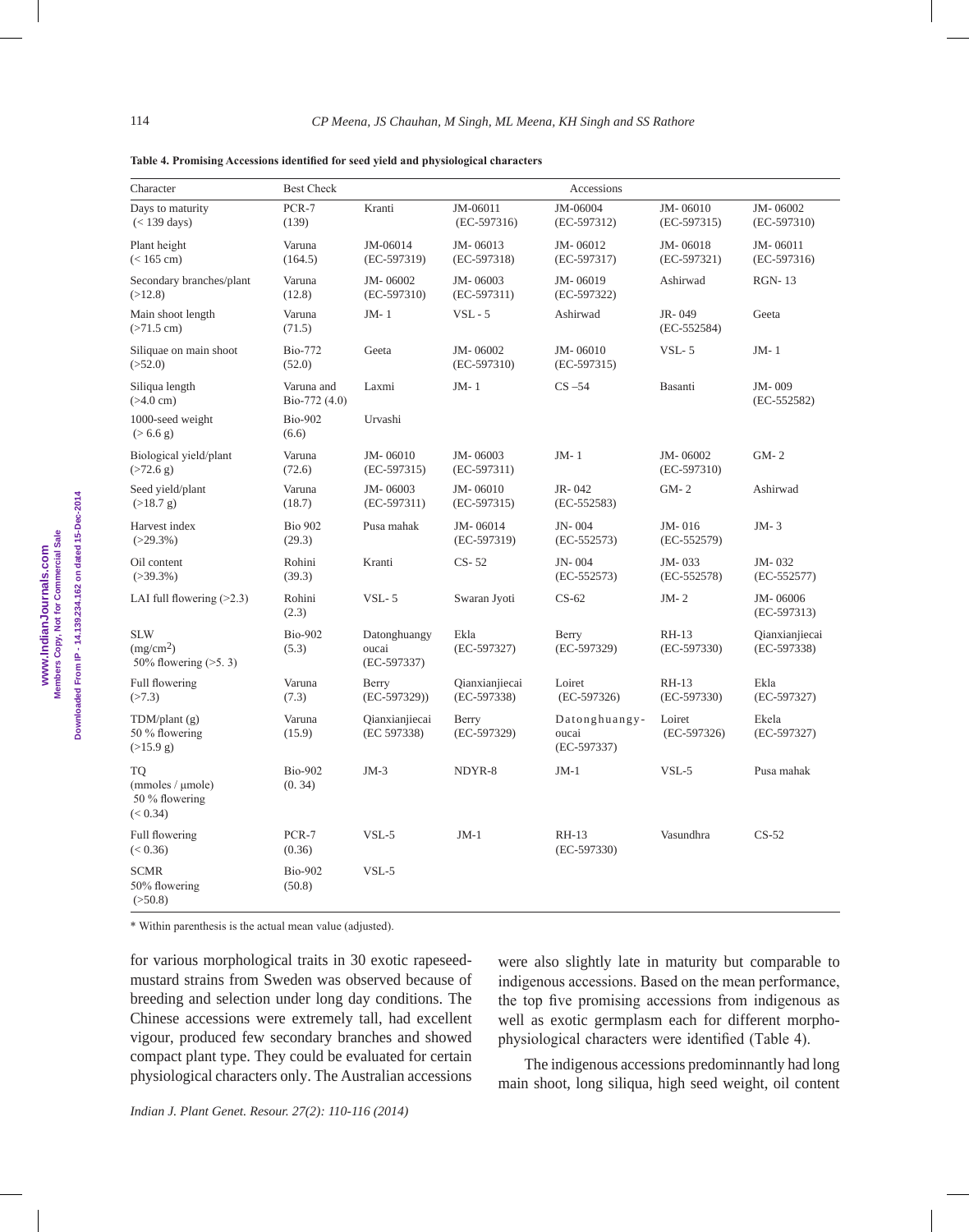and leaf area index at full flowering. The Australian accessions appeared to be good sources of short plant stature, secondary branches/plant, siliquae on main shoot, biological yield/plant as well as seed yield/plant. Pusa Mahak and three Australian accessions exhibited high harvest index. The Chinese accessions seemed promising for specific leaf weight and total dry matter/ plant. The accessions- Qianxianjiecai (EC597338), Berry (EC597329), Loiret (EC597326), RH-13 (EC597330), Datonghuangyoucai (EC597337) and Ekla (EC597327) showed thicker leaves as indicated by high SLW. Since SLW has been reported to be associated with water use efficiency in groundnut (Nageswara Rao *et al.*, 1993) it would be quite interesting to study these accessions in detail for drought tolerance in terms of osmotic adjustment, water use efficiency and root characters. Further, Indian varieties, VSL-5, JM-1, Vasundhra, CS-52 and RH-13 (EC597330) from China showed low transpiration quotient, *i.e.,* high water use efficiency.

In the present investigations the saturated fatty acids in the genotypes were in the desirable range (< 7%) and some Indian varieties such as GM-2, RGN-13, JM-3, VSL-5 and Australian accession JM-018 showed very low saturated fatty acids  $(< 2 %)$ . An Australian accession, JM-06011 had slightly higher amount (10.1%) of saturated fatty acids. Oleic acid is very important for increased shelf life as it reduces photo-oxidation as well as for reducing the blood cholesterol (Grundy, 1986). Oleic acid content in the indigenous germplasm was low varying from 6.0-18.1% and all had high erucic acid in the range of 31.5% (Basanti)-52.5% (GM-2). All the Australian accessions exhibited low erucic acid (<2%) and high oleic acid (29.7-58.4%). The investigated genotypes showed wide variation for linoleic acid. This fatty acid was lower in indigenous accessions (12.5-28.8%) than

that of exotics (7.8-49.7%). Preferred ratio of oleic: linoleic acid in edible oil should be at least 2.0, Australian accessions JM-06001 and JM-06002 had very high ratio (5.0-6.0) but in Indian accessions such ratio was only 0.75. Similarly, linolenic acid also showed considerable variability in the germplasm investigated and exotics had higher amount (11.9-29.3%) as compared to indigenous ones (9.0-23.0%). Similar pattern of fatty acids had been reported earlier in Indian mustard varieties and exotic germplasm from Canada (Chauhan *et al.*, 2006, 2007). Since oleic acid is the precursor for the synthesis of eicosenoic and erucic acid through chain elongation and also of linoleic and linolenic acid through desaturation pathway (Jonsson, 1977) and any reduction in erucic acid in oil would simultaneously increase oleic, linoleic and linolenic acid. Therefore, high amount of erucic acid in Indian varieties obviously caused reduction in oleic acid while, low erucic acid in Australian accessions resulted in concomitant high level of oleic acid. Glucosinolate content in the indigenous germplasm ranged from 75- 136.6  $\mu$  moles/g defatted seed meal. In the Australian accessions, it was up to  $30 \mu$  moles/g defatted seed meal. These accessions could serve as valuable sources of low glucosinloate in the Indian breeding programme. Indigenous germplasm and varieties of Indian mustard have also been reported to have high glucosinolate content (Chauhan *et al*., 2007). Potential donors for different morpho-physiological characters, desirable fatty acid profile and low glucosinolate content were identified (Tables 4 and 5).

The present gene pool of Indian mustard investigated proved to be quite valuable and several potentials accessions were identified from exotic as well as indigenous germplasm for possible utilization in the breeding programme. The Chinese accessions appeared

|  |  | Table 5. Promising accessions identified for desirable fatty acid and glucosinolate content |  |  |  |  |  |  |  |  |  |  |
|--|--|---------------------------------------------------------------------------------------------|--|--|--|--|--|--|--|--|--|--|
|--|--|---------------------------------------------------------------------------------------------|--|--|--|--|--|--|--|--|--|--|

| Character                                                            |                            |                        | Accessions              |                            |                        |
|----------------------------------------------------------------------|----------------------------|------------------------|-------------------------|----------------------------|------------------------|
| Palmitic + stearic acid<br>(< 2.0 %)                                 | $GM-2$                     | $RGN-13$               | $JM-3$                  | $JM-018$<br>(EC552580)     | $VSL-5$                |
| Oleic acid<br>$(>37\%)$                                              | $JM - 06002$<br>(EC597310) | JM-06001<br>(EC597309) | $JN-033$<br>(EC552578)  | $JM - 06020$<br>(EC597323) | $JR-042$<br>(EC552583) |
| Linoleic acid<br>$(15-20%)$                                          | $JM-1$                     | Arawali                | $CS-52$                 | $CS-54$                    | NDYR-8                 |
| Linolenic acid<br>$(5-10\%)$                                         | $VSI - 5$                  | Ashirwad               | $GM-2$                  | Laxmi                      | $JM-3$                 |
| Eurcic acid<br>$(< 2\% )$                                            | $JM - 06002$<br>(EC597310) | JM-06004<br>(EC597312) | $JM-016$<br>(EC552579)  | $JN-010$<br>(EC552574)     | JM-06020<br>(EC597323) |
| Glucosinolate content<br>$\langle$ < 25 µmoles/g defatted seed meal) | JM-06001<br>(EC597309)     | $JM-018$<br>(EC552580) | $JM-016$<br>(EC 552579) | $JR - 042$<br>(EC 552583)  | JM-0009<br>(EC552582)  |

*Indian J. Plant Genet. Resour. 27(2): 110-116 (2014)*